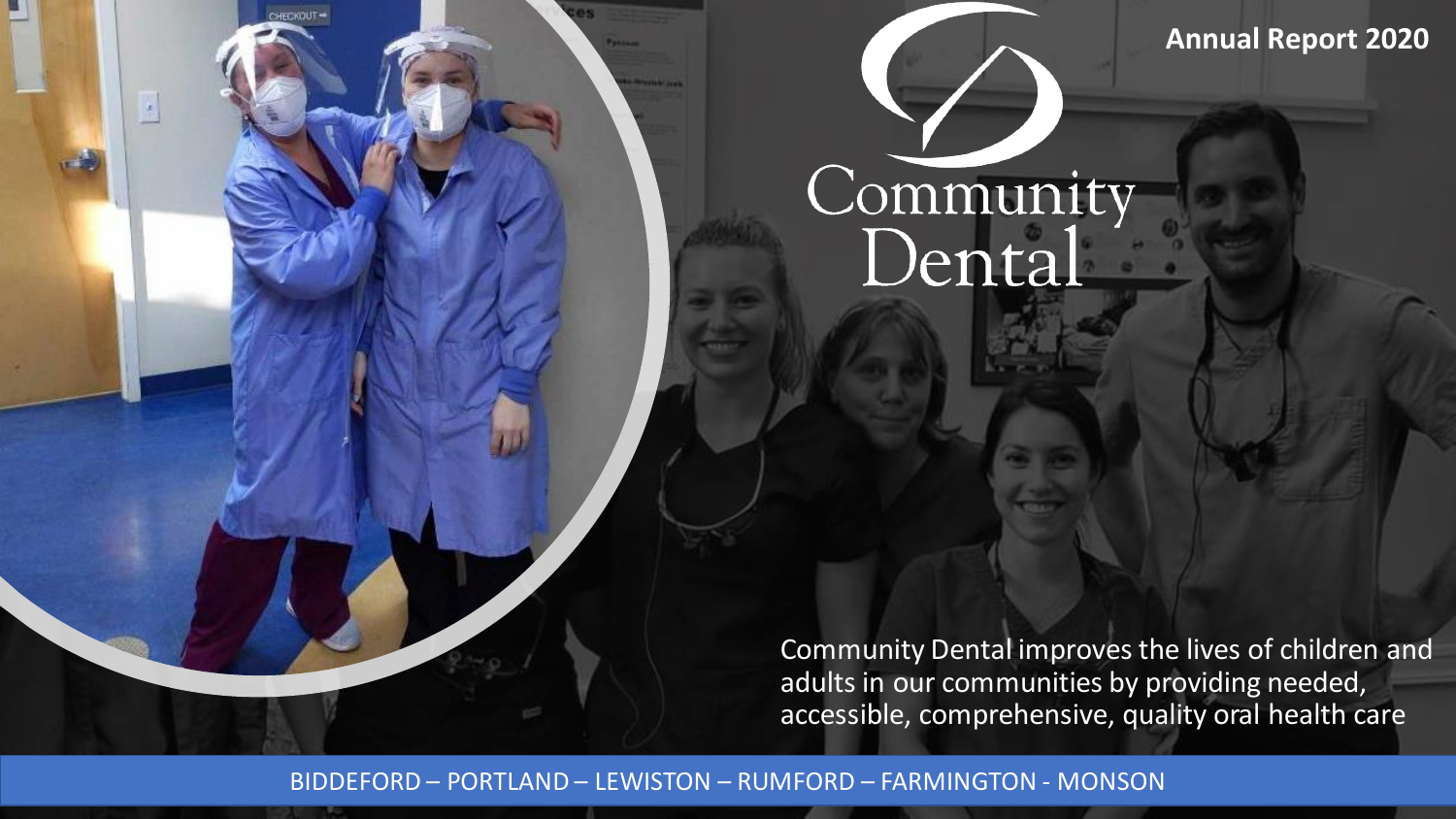### A Message From the Executive Director and Board President



**Jeffrey Walawender DDS** Executive Director



## **Catherine Buffum**

Board President<br>Carnerine L. Querun

2020 will long be remembered for Covid-19 and the substantial change to society. Dentistry was routinely recognized as one of the riskiest professions due to the airborne nature of the pandemic. I could not be prouder of what we achieved as an organization and what we contributed to the state during this emergency. In late March, when routine dentistry was shut down and most dental offices were only treatingpatients of record, we answered the call for our people.Our staff and dental centers continued to be open for urgent dental needs that could not wait. We opened our doors for all patients in need to prevent hospital emergency rooms from becoming overcrowded and serving as an infection spread source. Each day brought about new changes, new regulations, new routines, but each day we continued to provide a needed service to the state of Maine.

Our residency program in conjunction with Tufts School of Dental Medicine and Maine Medical Center continues to have 100% enrollment for the 6th straight year and 5 new residents have already enrolled for 2021. We have continued our relationship with Maine Medical Center by providing needed inpatient and outpatient services including operating room treatment for special needs and oncology patients. In conjunction with the Libra Foundation we have opened a new dental center in Monson. This is located within Maine's geographically largest county, but least populated.

We are optimistic about emerging from the pandemic and continuingto provide needed, accessible, and affordable care to the patients that need it the most.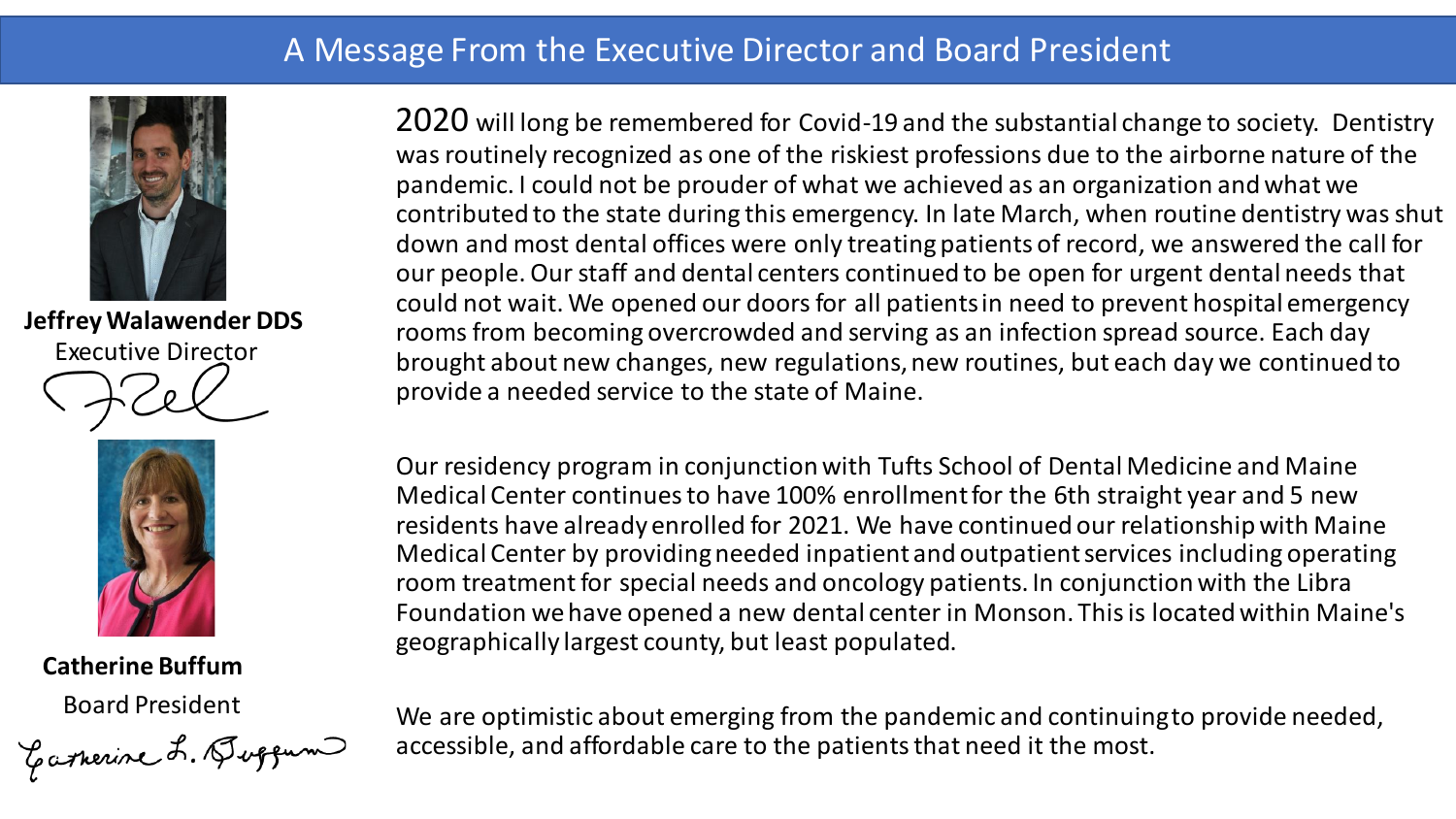### Importance of Affiliations

As COVID-19 infiltrated into the world in 2020, supply chains ran dry, and Community Dental was unable to secure enough protective equipment to see patients.As the safety net clinic for many in need Mainers it was of vital importance for us to keep our doors open. Thankfully, great partners like Northeast Delta Dental and Tufts School of Dental Medicine were able to step in immediately and provide desperately needed N95 and surgical masks, gloves, and face shields. Without their quick action many patients would have been diverted unnecessarily to the emergency room or gone without care.

### Advanced Care

As Community Dental starts its 103rd year in existence, we have dedicated ourselves to going above and beyond what a normal public health dental office provides. Our dentists are all clinical faculty at Tufts School of Dental Medicine and have access to a wealth of knowledge and advanced equipment such as an endodontic microscope and soft tissue diode laser.

When oral surgeons reduced their availability to see Mainecare patients we began providing advanced care in office through strategic hiring. The foresight to include an oral surgery suite in our Portland office has allowed us to provide in-office sedation. Starting in 2014 we took over from the Preble Street Clinic providing special needs care and continue that in 2020 within our centers and at the hospital. To reduce waiting times and increase access we continue to provide a Pediatric Dentist for our northern and southern offices.

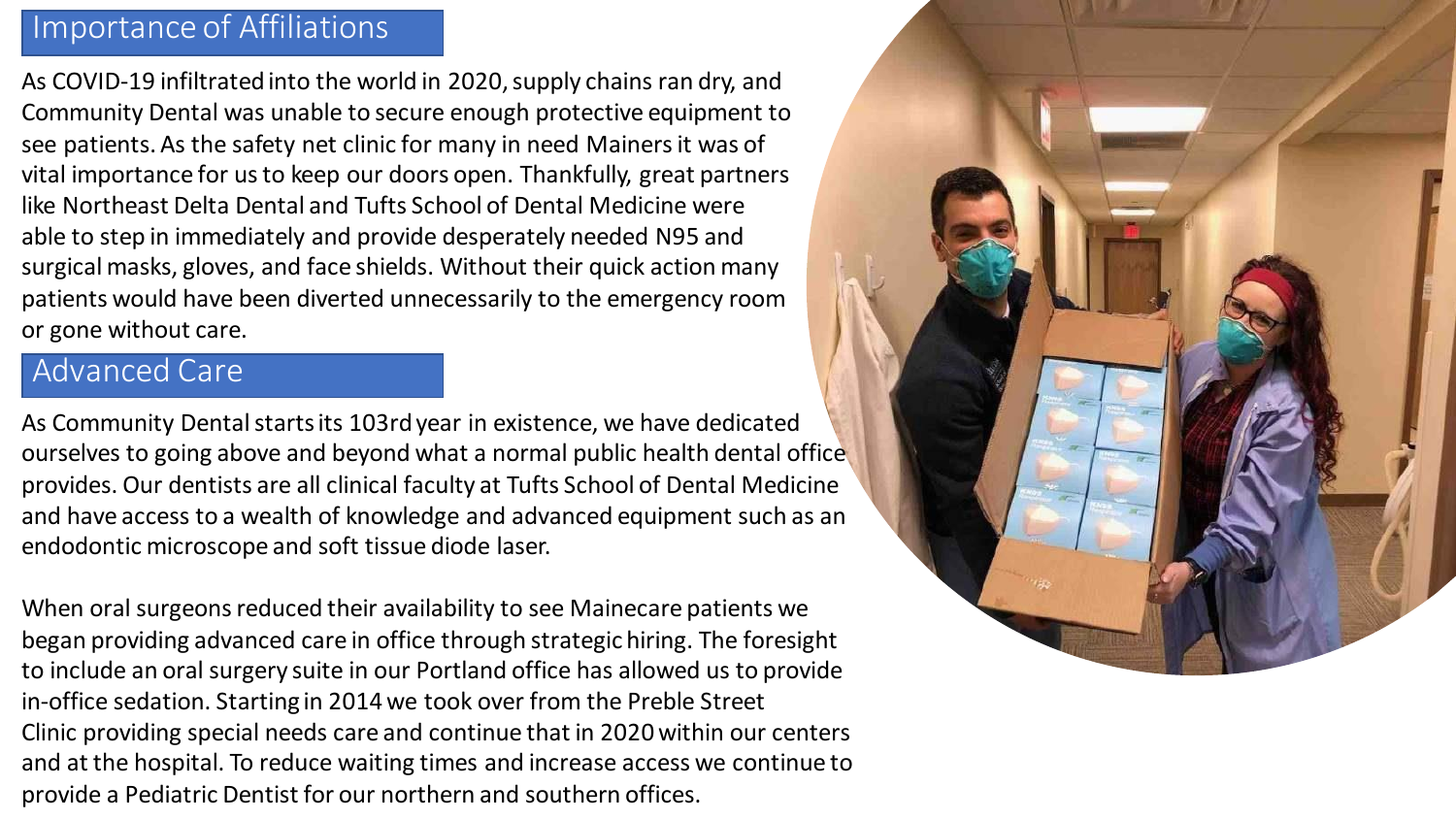











## Maine Oral Health Center Alliance (MOHCA)

This alliance grew out of a forum for peer support that has helped some of the non-profit dental centers manage the clinical and organizational complexities of meeting Maine's oral health needs while also navigating the financial difficulties of their own centers caused by the pandemic.

### Activities included:

- Collaborating on advocacy to improve short-term and long-term stability
- Participating in systems-change discussions, providing input or insights to inform the broader systems change initiative
- Providing mutual support regarding best practices, management, recruiting, and retention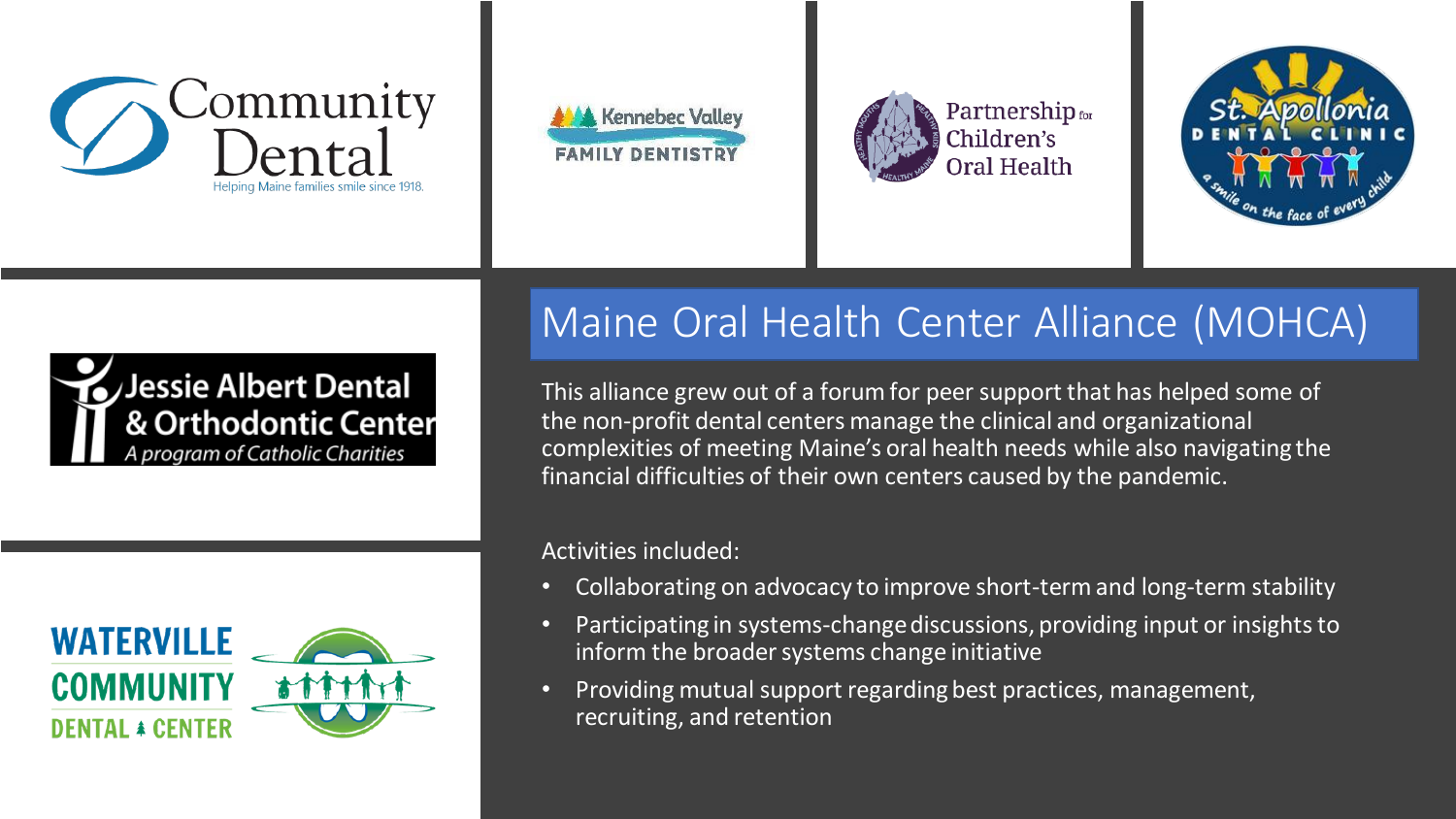## Community Dental Volunteering at the Learning Collaborative

The Learning Collaborative is a partnership between Preble Street and Maine Medical Center, and addresses unmet healthcare needs of homeless populations, providing clients with short-term, targeted case management to assist in accessing primary care, behavioral health services, and referrals to specialists. Community Dental dentists and residents volunteerweekly on Thursday evenings providing needed dental care at no cost to at-risk patients.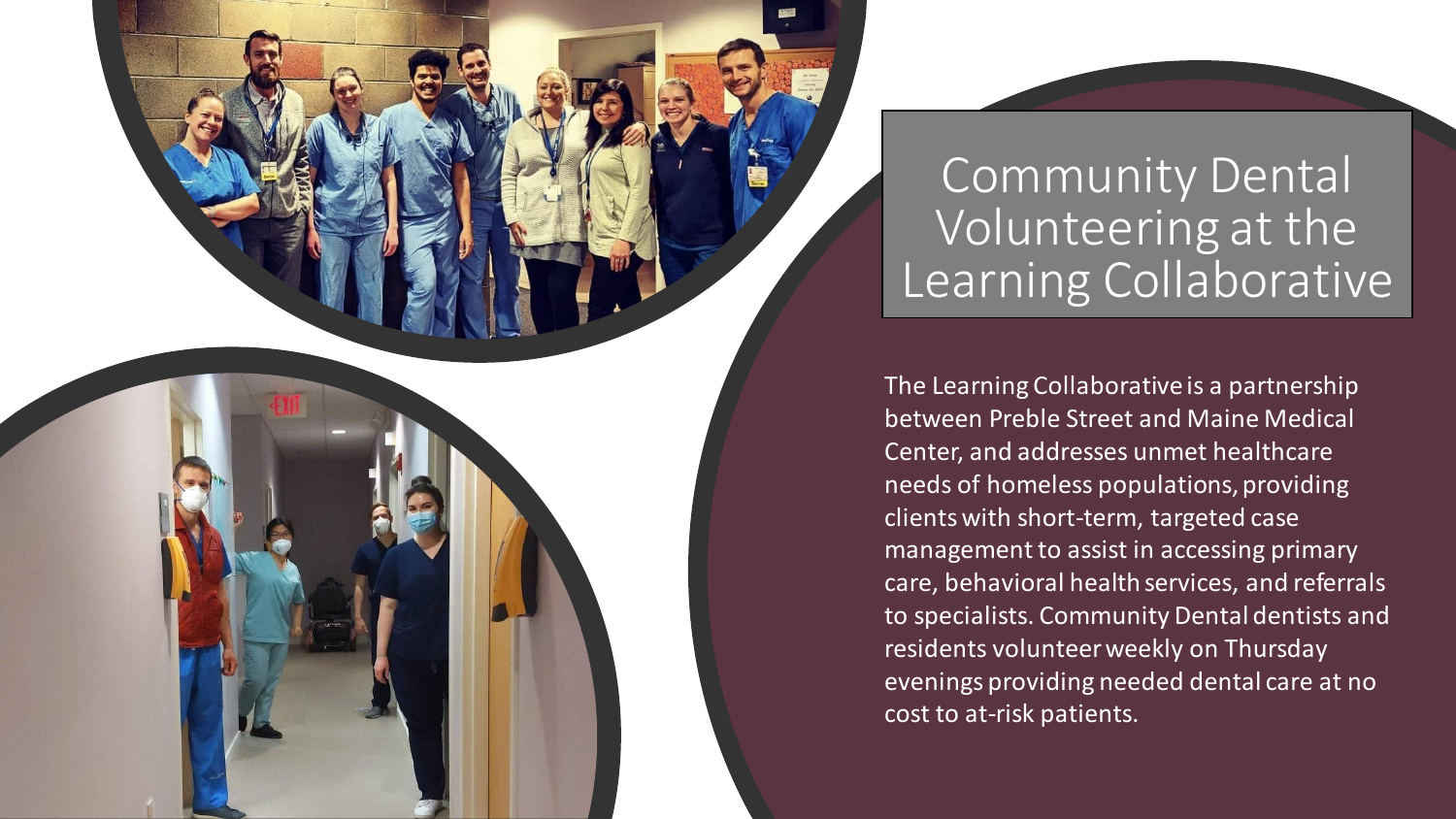

### Bringing Access to Piscataquis County

The Libra Foundation in 2018 approached Community Dental about helping to bring healthcare access to Monson as part of the greater revitalization plan for the area. Monson, with about 700 residents, is in Maine's least populous county, Piscataquis, with 17,000 people. While there are some health care providers in the area, the closest large service center is Bangor, 60 miles away.

The clinic, is in the former elementary school on Greenville Road, which has housed the arts center for the past few years. Two other issues addressed by the health center will be optometry, which will be provided at the health center by Waterville-based Eye Care of Maine, and a primary care clinic by Northern Light C.A. Deane Hospital of Greenville. All three will operate out of the clinic a few days a week and share some administrative staff.

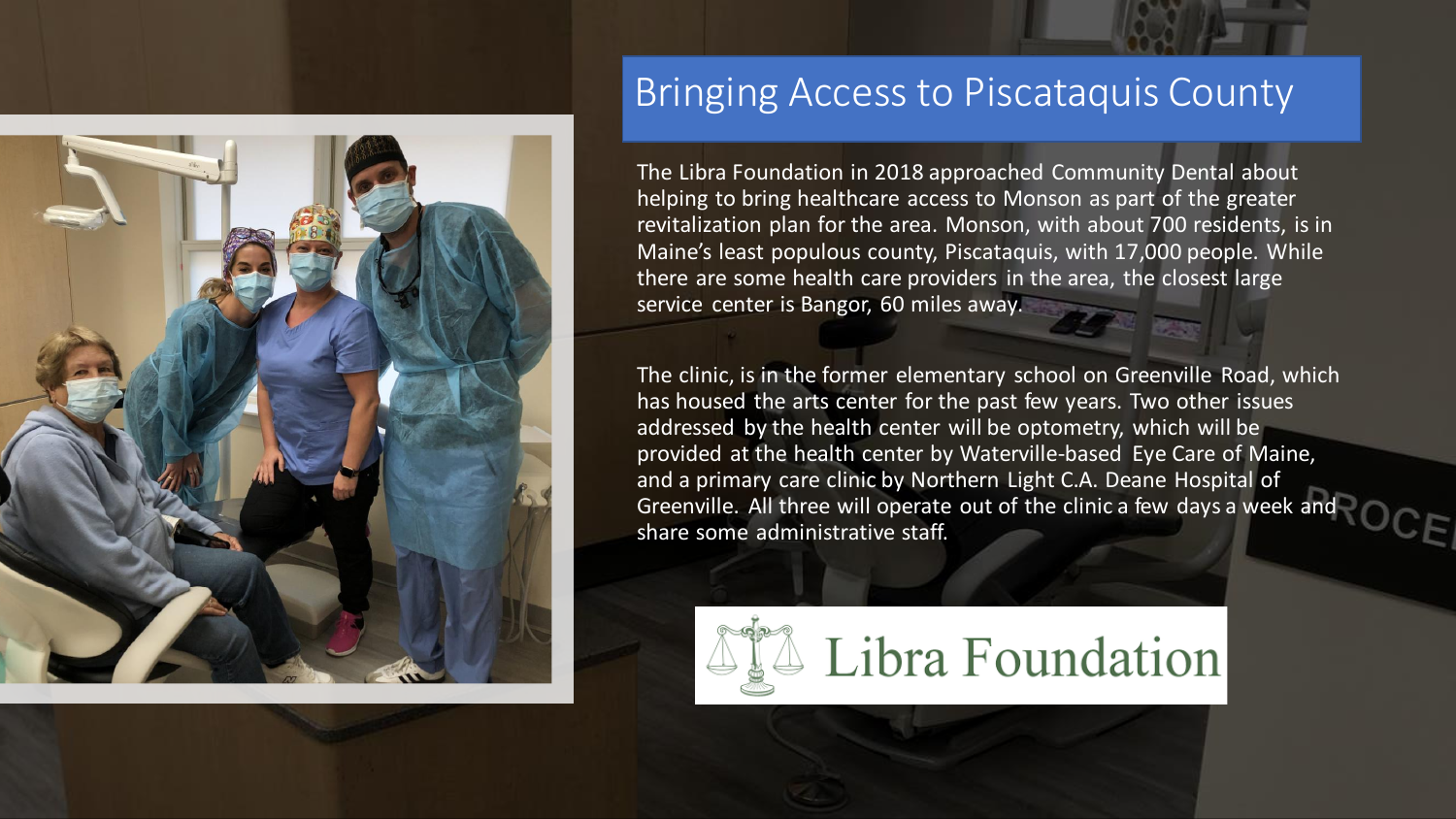**Community** Dental Board, Senior Staff, and **Services** 

#### **BOARD OF DIRECTORS**

Catherine Buffum, President Kathleen O'Donnell, Vice President Jamie E.T. Szal, Secretary Preston Kinney, Treasurer Peter W. Bates, MD Brian Brooks Mark R. Buttarazzi, DMD Michael Dakin Barry Morgan David J. Moyer, DDS, MD Russell B. Pierce, Jr, Esq Gina Terenzi, DMD Laurie R. Winsor Roberta Wright

#### **TREATMENT SERVICES**

Examinations Radiographs Restorative Services Emergency Care Oral Surgery Endodontics (Root canal therapy) Implant Placement IV Sedation Services Fixed and Removable Prosthetics **Orthodontics** Hospital inpatient and outpatient care

#### **PREVENTIVE SERVICES**

Oral Prophylaxis Sealants Fluoride Varnish Oral Health Education Silver Diamine Fluoride

#### **SENIOR STAFF**

Jeffrey Walawender DDS, Executive Director Melissa Watson, Operations Director Jan Cartwright, Chief Financial Officer Genko Stanilov DMD, Dental Director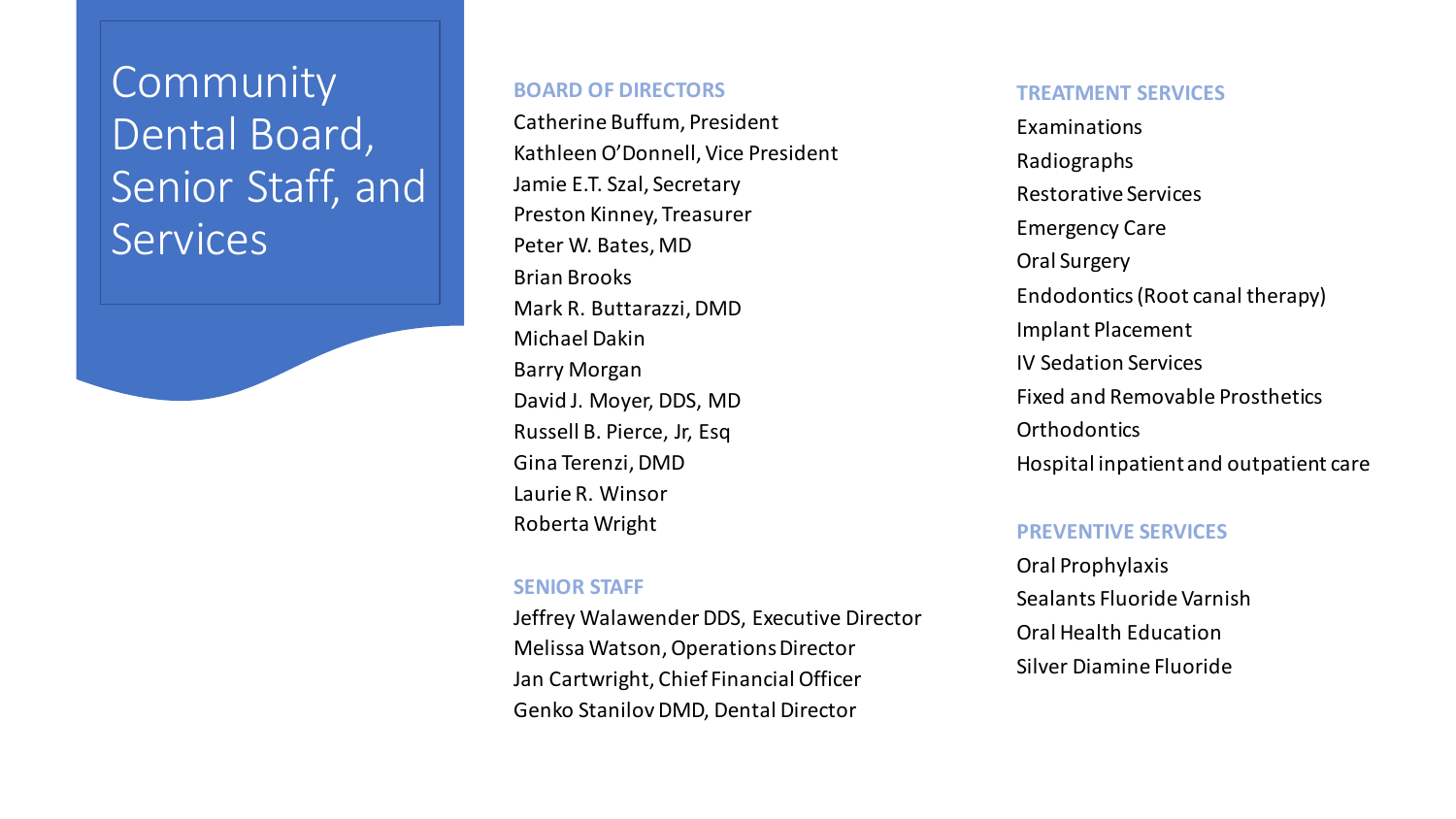### Audited Financial Statement and Statistics from 2020

| <b>Audited Financial Statement 2020</b>        |           |        |
|------------------------------------------------|-----------|--------|
|                                                |           |        |
| <b>REVENUE AND EXPENSES</b>                    | 2020      | $%$ 's |
|                                                |           |        |
| <b>REVENUE</b>                                 |           |        |
| Maine Department of Human Services (MaineCare) | 2,159,617 | 33%    |
|                                                | 871,307   | 13%    |
|                                                | 2,150,780 | 33%    |
|                                                | 63,990    | 1%     |
|                                                | 544,193   | 8%     |
|                                                | 774,203   | 12%    |
|                                                | 15,095    | 0%     |
|                                                | 6,579,185 | 100%   |
|                                                |           |        |
| <b>EXPENSES</b>                                |           |        |
|                                                | 4,450,489 | 70%    |
|                                                | 856,759   | 13%    |
|                                                | 106,932   | 2%     |
|                                                | 474,977   | 7%     |
|                                                | 29,265    | 0%     |
|                                                | 237,749   | 4%     |
|                                                | 209,466   | 3%     |
|                                                | 6,365,637 | 100%   |

| <b>Statistics 2020</b>                       |        |
|----------------------------------------------|--------|
|                                              | 12,525 |
|                                              | 5,063  |
| Patients Below 150% of the Poverty Level     | 8,248  |
|                                              | 26,470 |
|                                              | 5,288  |
| IV Sedation and Operating Room Patients Seen | 330    |
|                                              | 4.516  |

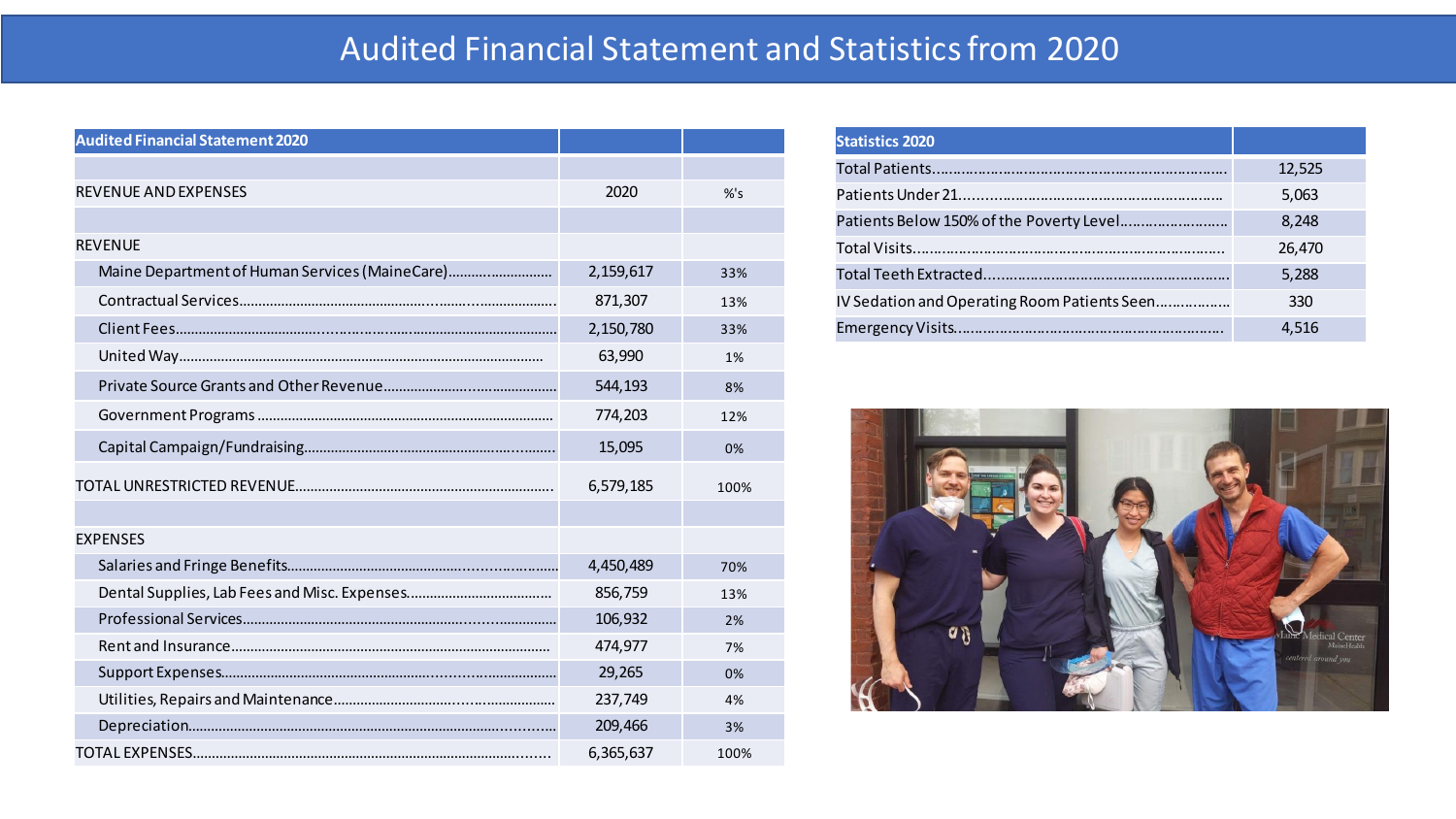## **AND** Maine Medical Center MaineHealth

**Tufts** 

School of Dental Medicine

## Donors and Strategic Partners

- Northeast Delta Dental
- Maine Medical Center
- Tufts School of Dental Medicine
- The Libra Foundation
- Doree Taylor Foundation
- Sam L. Cohen Foundation
- Virginia Hodgkins Somers Foundation
- Sadie and Harry Davis Foundation
- Fisher Charitable Foundation
- Helen and George Ladd Foundation
- Maine Community Bank
- Maine Community Foundation
- Portland Provident Foundation
- Simmons Foundation
- The Wax Fund
- Town of Falmouth
- United Way Biddeford
- United Way Portland
- United Way Tri-Valley
- United Way Androscoggin

## THANK YOU!